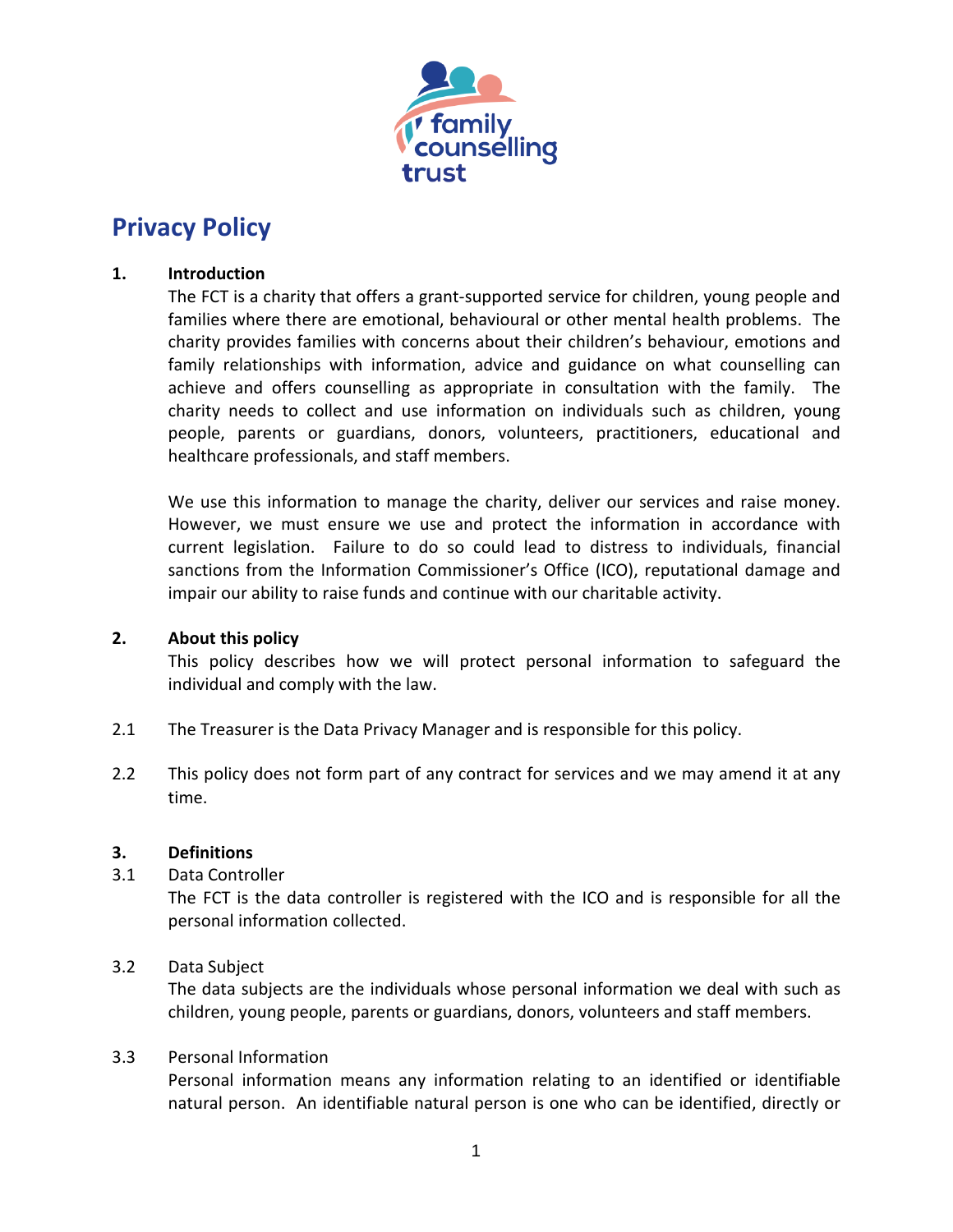

indirectly, from the personal information held. The information includes name, address, date of birth, email, telephone number, national insurance number etc. Personal information also includes information associated with that individual such as financial information of donors, medical records and staff development, staff reviews and pay rates.

Sensitive information such as medical, race, religion, sexuality, political or trade union membership are a special category of data that requires sensitive handling.

#### 3.4 Data Processing:

Processing means any action performed on personal information, which includes collection, recording, organising, storing, sharing and transmitting. This includes electronic and paper documents containing personal information. Many of the activities within the charity involves processing information and therefore we must comply with the law.

#### 3.5 Legislation

The charity must comply with the Data Protection Act (DPA) and the EU General Data Protection Regulation (GDPR). The GDPR came into full force on 25 May 2018 and carries much larger sanctions for any breaches.

#### **4. Governance**

#### 4.1 Roles and Responsibility

Everyone associated with the FCT has a responsibility to ensure we protect the personal information we hold and to comply with this policy.

#### 4.2 Board Level

The Treasurer of the FCT is the Data Privacy Manager and is accountable to the board of trustees for data privacy and will report at least annually to the board on data privacy at board meetings.

#### 4.3 Privacy Officer

Each county has a Privacy Officer who has day-to-day responsibility for data privacy and is the main point of contact for any questions about data privacy. The contacts for the Privacy Officers and Privacy Manager are in Section 15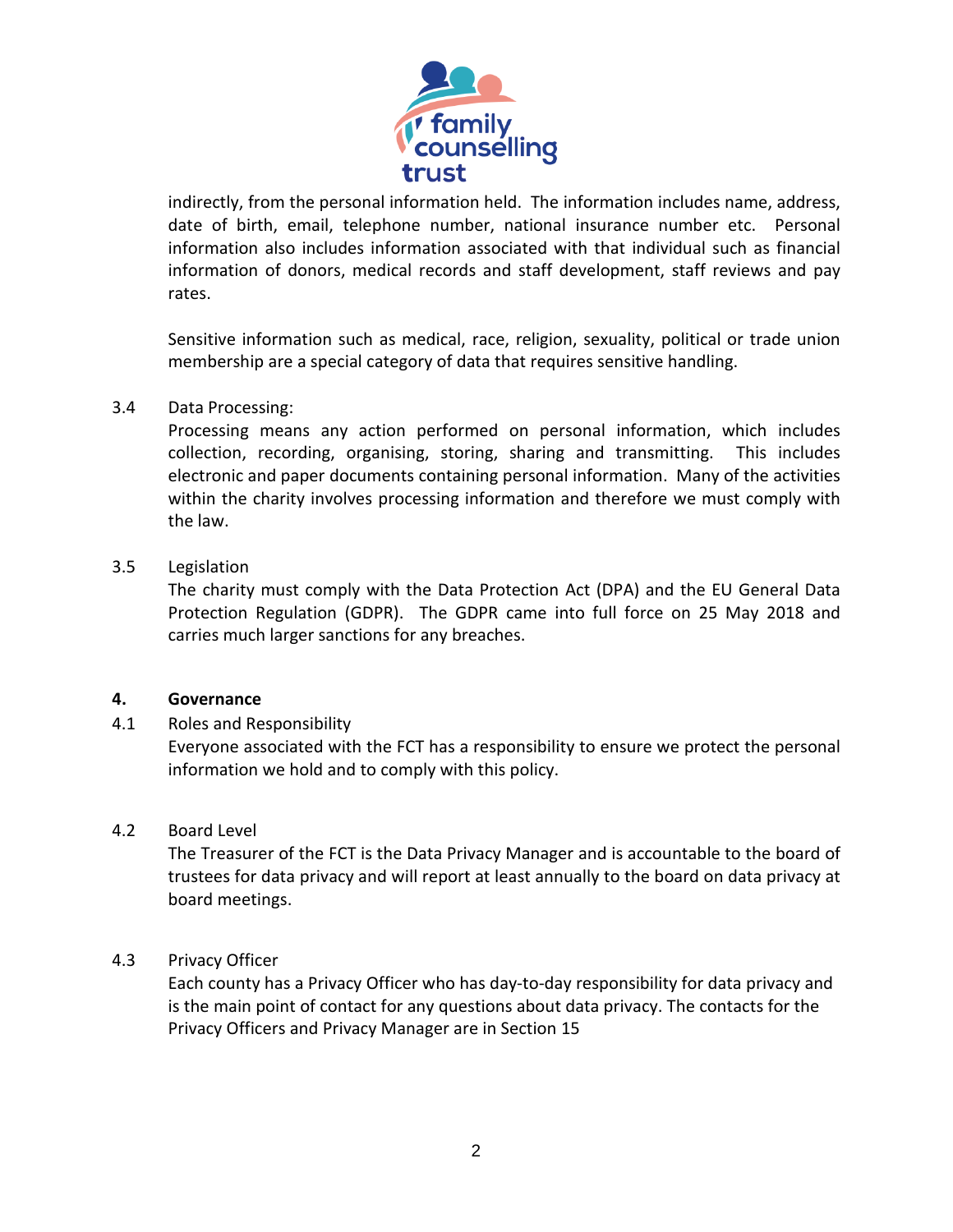

#### **5. Staff Responsibilities**

All staff and volunteers are responsible for complying with this policy.

#### **6. Review of Policy**

The Board with review this policy annually.

## **7. Risk Management**

## 7.1 Data Privacy Impact Assessment (DPIA)

When we are considering processing information in new way or using a new technology, such as hosting personal information in the cloud or using a mobile phone application to process personal information, the Privacy Manager will decide whether a Data Privacy Impact Assessment (DPIA) is required.

#### 7.2 Risk Register

The Privacy Manager will maintain a risk register of the charity's data protection risks. The register will be reviewed annually by the board of trustees.

#### **1. Privacy Principles**

# 1.1 Collecting Information

We should collect the minimum information we need to complete a task. We should not collect information just in case. If someone is making an enquiry about our services we should only collect their name and contact details. If they wish to apply for our services further information can be collected at this point.

Where we receive a referral from another organisation i.e., school or healthcare professional we must contact the data subject or the parent/guardian and confirm that we now hold their information and what we intend to do with it and ensure a copy of or a link to the Privacy Notice is provided.

# 1.2 Processing Information

When we are planning to process information, we need to consider whether we need the individual's consent to process. The majority of our processing is for legitimate business reasons to run our charity; we need to pay staff, process donations, share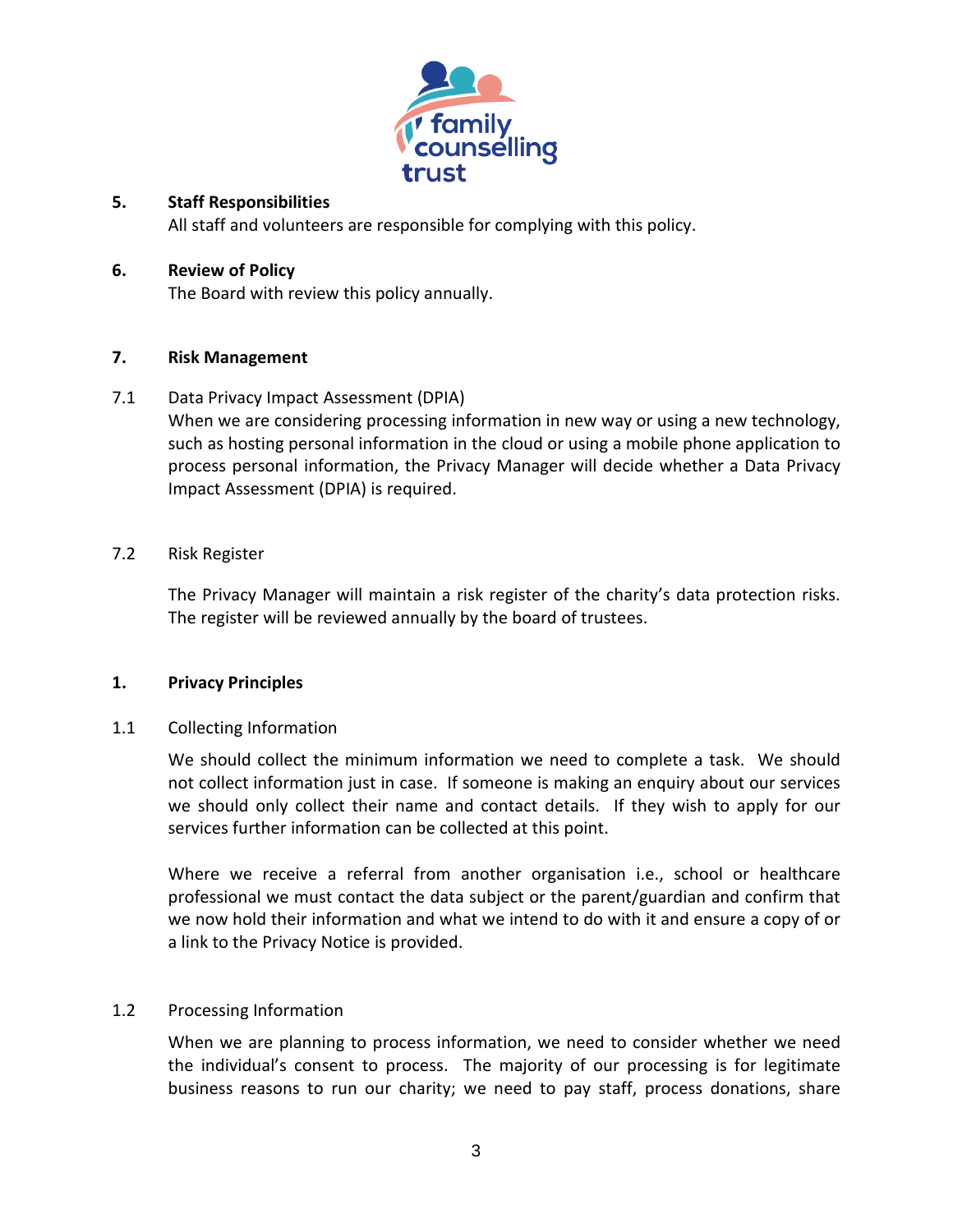

information with practitioners, and therefore we do not require consent. However, some activities may not be considered legitimate business. We must obtain and record consent for this type of processing and renew it every three years.

## 1.3 Securing Information

We must protect the personal information we use whether in electronic or paper format.

- Documents containing personal information should be stored in a secure room, cabinet or container when not required.
- Documents containing volunteers, families' referral information should only be removed from secure devices, cabinets or containers when necessary. Documents must be protected while out of stored equipment and should not be left unattended.
- Electronic copies of personal information must be stored on secure password protected devices.
- Electronic documents if emailed to home computers should have all personal identifiable information removed or be password protected.
- Volunteers should not download electronic documents containing volunteers or families' information on their own devices unless password protected.
- When emailing referral personal information to third parties, such as practitioners, the information should be in a document that is password protected. Password to be sent via text, phone or other method.
- Accounting and home computer systems used must be password protected.
- Passwords must never be shared.

#### 1.4 Deleting data and data retention

When personal information is no longer required, and there is no legal requirement to retain the information, electronic data must be deleted, and paper copies securely destroyed. Personal information will be held for not more than 7 years after it was collected, confirmed or updated. **Colleagues who cease working with FCT must hand over to their successor and delete any records held on their own systems (phone, PC etc.).**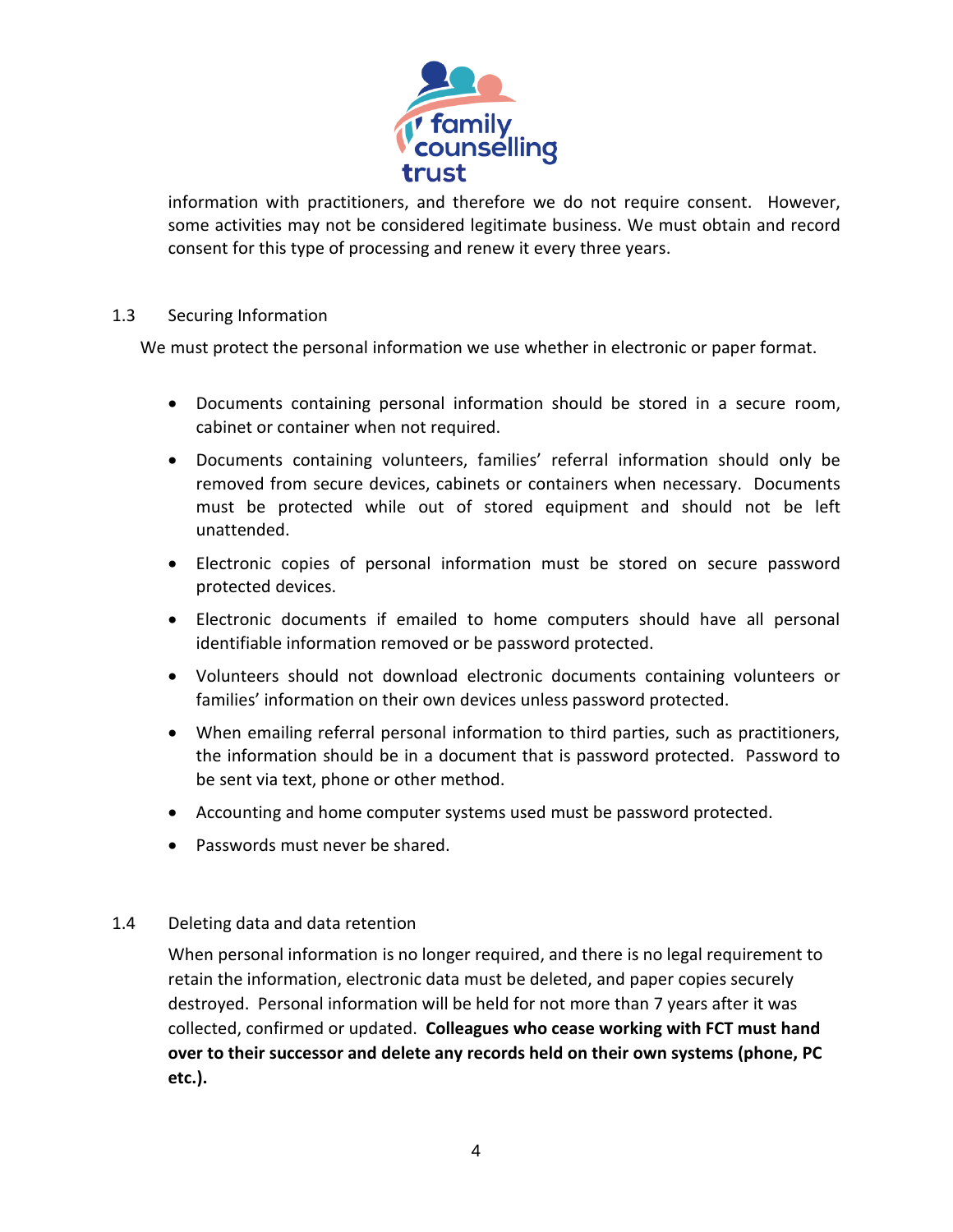

#### 1.5 Third Parties

When sharing personal referral information with third parties, such as practitioners, a contract must be in place which includes appropriate privacy clauses.

#### **2. Subject Access Request**

Individuals have the right to know whether we store and process their personal information, this is known as a Subject Access Request. If the information we hold is inaccurate they have the right for that information to be corrected. In certain circumstances, they have the right to have the information deleted or to be give a copy of that information. We will respond politely to any requests as soon as possible but in any event within one month. The individual does not have to state they are making a subject access request, it can be a simple email asking what information we hold, and therefore, any request by an individual with regards to the information we hold must be forwarded to the Privacy Officer.

We may require proof of identity before access is granted. The following forms of ID will be required: Driving license and/or passport and proof of address.

FCT reserves the right to withhold confidential information from a parent who has requested access to his/her child's records if FCT has reason to believe this is not in the child's best interest and that the health and welfare of the child need safeguarding.

In the case of a parent, who is separated or divorced from the parent who is the main carer for the child, and who is requesting access to information held about the child, evidence of Parental Responsibility may be required before access is granted.

#### **3. Communication**

The FCT is registered with the ICO as a data controller and data processor. The Privacy Manager is responsible for maintaining our registration.

We will have a privacy notice which will clearly inform individuals how we collect their information, what we do with their information and their rights. A copy of the relevant privacy notice will be displayed prominently on our website and a copy will be sent to individuals when we are requesting information from them.

The Privacy Manager is responsible for maintaining the privacy notice.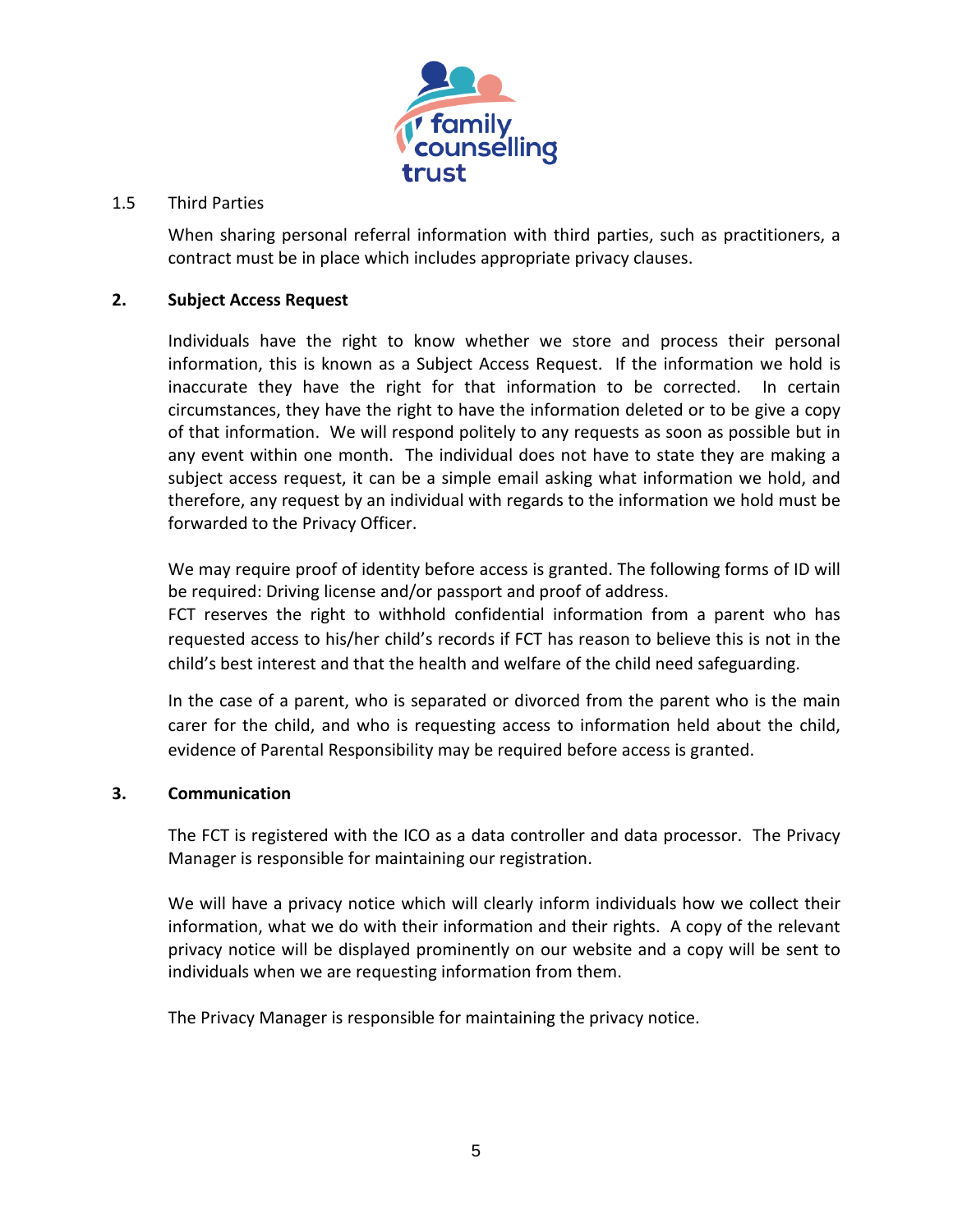

#### **4. Education and Awareness**

All new joiners including volunteers and temporary staff must read this data privacy policy as part of their induction process. All staff and volunteers will receive data privacy training as appropriate.

The Privacy Manager may periodically send emails to all volunteers, family liaison officers and any staff highlighting key aspects of data privacy. The family liaison officers should communicate FCT policy to the practitioners.

#### **5. Incident Handling**

We have a legal responsibility to report certain data privacy incidents to the ICO within 72 hours or face a financial penalty. It is essential all staff and volunteers follow the incident procedure. Example of privacy breaches are:

- Emailing children and families personal referral information to a wrong person.
- Revealing contact details to an unauthorised third party.
- Leaving personal therapy notes unsecured in a public area.
- Losing a laptop or tablet containing the personal information of children and families.

Not all the examples above are reportable to the ICO however it is essential that staff and volunteers report any incident or potential incident to the Privacy Officer. The Privacy Manager will then discuss with the Privacy Officer and decide whether the incident requires reporting to the ICO and whether an action is required to manage the risks from the incident.

#### **6. Assurance and compliance**

The Privacy Manager will carry out periodic checks to monitor volunteers' compliance with this policy.

#### **7. Contacts**

| <b>The Treasurer</b>  | <b>Peter Barrowcliff</b> | email: treasurer@familycounsellingtrust.org           |
|-----------------------|--------------------------|-------------------------------------------------------|
| <b>County Privacy</b> | Dorset: Robert Montagu   | email: robmontagu@aol.com                             |
|                       | Hampshire: Brian Welch   | email: safequardingtrustee@familycounsellingtrust.org |